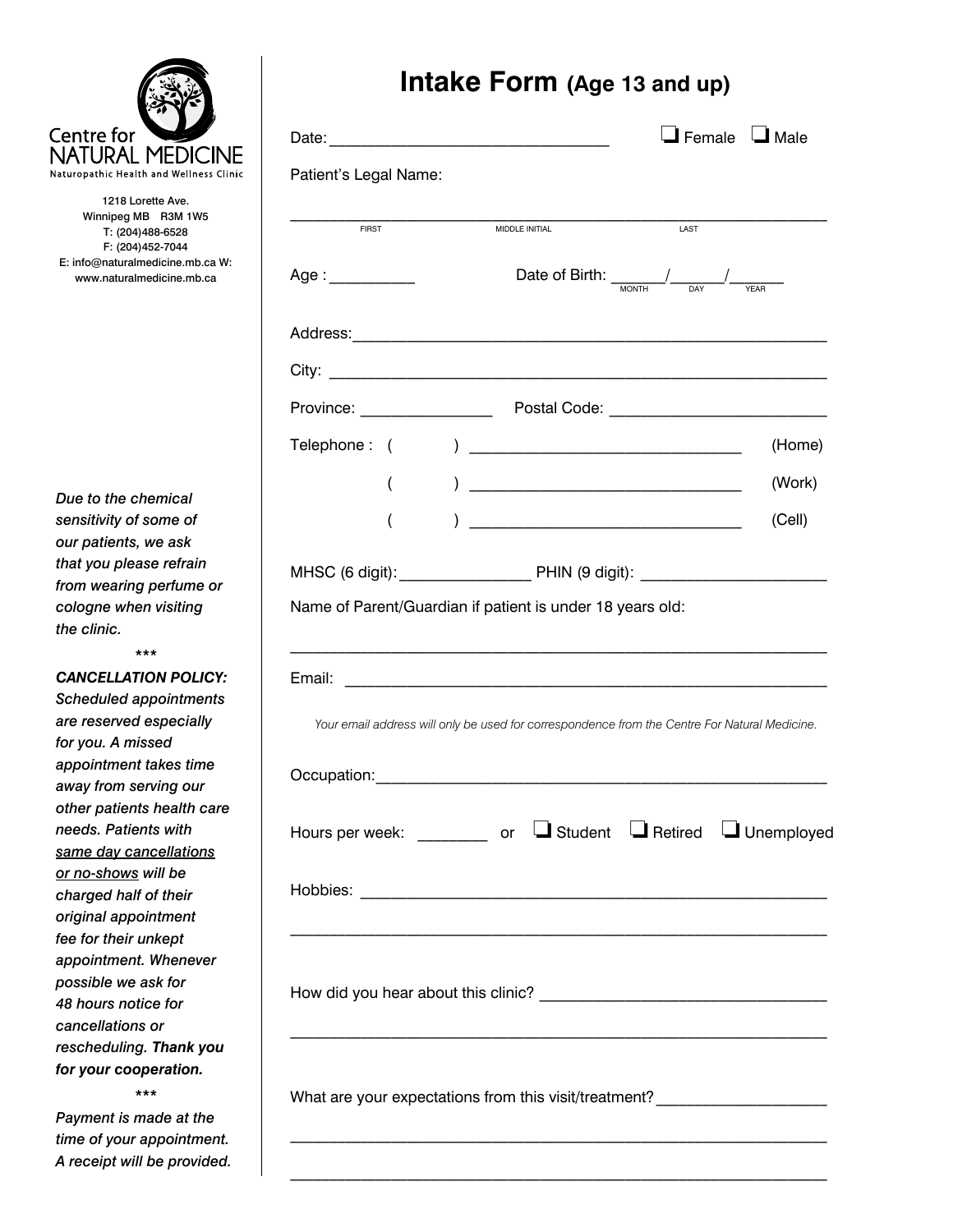# *Please complete the following questions*

| What are your most important health problems that you are<br>seeking treatment for or are currently being treated for? | <b>TYPICAL FOOD INTAKE (continued)</b>            |                                    |                      |
|------------------------------------------------------------------------------------------------------------------------|---------------------------------------------------|------------------------------------|----------------------|
| List as many as you can in order of importance.                                                                        |                                                   |                                    |                      |
|                                                                                                                        |                                                   |                                    |                      |
| 2.                                                                                                                     |                                                   |                                    |                      |
| 3.                                                                                                                     |                                                   |                                    |                      |
| 4.                                                                                                                     |                                                   |                                    |                      |
|                                                                                                                        | <b>GENERAL</b>                                    |                                    |                      |
| <b>ALLERGIES</b><br>Are you hypersensitive or allergic to any of the following                                         | Weight: ________ lbs Height: _____ ft. _____ in.  |                                    |                      |
| (please list):                                                                                                         | Weight 1 year ago: _________ lbs                  |                                    |                      |
|                                                                                                                        |                                                   |                                    |                      |
| Environmentals? (pollen, dust, etc.) _________________                                                                 | Do you exercise?                                  | $\Box$ Yes $\Box$ No               |                      |
|                                                                                                                        | Have a supportive relationship?                   | $\Box$ Yes $\Box$ No               |                      |
|                                                                                                                        | Had any major traumas?                            | $\Box$ Yes $\Box$ No               |                      |
| <b>CURRENT MEDICATIONS</b>                                                                                             | Have a history of abuse?                          | $\Box$ Yes $\Box$ No               |                      |
| Please list any prescription medications, over the counter                                                             | Treated for drug dependence?                      | $\Box$ Yes $\Box$ No               |                      |
| medications, vitamins or other supplements you're taking<br>and reason/condition for using them:                       | Treated for alcoholism?                           | $\Box$ Yes $\Box$ No               |                      |
|                                                                                                                        | Do you smoke tobacco?                             | $\bigcup$ Yes $\bigcup$ No         |                      |
|                                                                                                                        | Do you use recreational drugs?                    | $\Box$ Yes $\Box$ No               |                      |
| 2.                                                                                                                     |                                                   |                                    |                      |
| з.<br><u> 1989 - Johann Barbara, martin amerikan basal da</u>                                                          | <b>WOMEN'S HEALTH</b>                             |                                    |                      |
| 4.                                                                                                                     | Are you pregnant?                                 | $\mathbf{\mathsf{\mathsf{J}}}$ Yes | No <b>L</b>          |
| 5.<br><u> 1990 - Johann Barbara, martin amerikan basal da</u>                                                          | Have you had a hysterectomy?                      | $\Box$ Yes                         | $\square$ No         |
| 6.<br><u> 1989 - Andrea Stadt Britain, amerikansk politiker (</u>                                                      | Is your menstrual cycle regular?                  | $\Box$ Yes                         | $\Box$ No            |
| <b>TYPICAL FOOD INTAKE</b>                                                                                             | Do you suffer from any<br>pre-menstrual symptoms? | $\Box$ Yes                         | $\Box$ No            |
|                                                                                                                        |                                                   |                                    |                      |
|                                                                                                                        | When was your last menstrual cycle?               |                                    |                      |
|                                                                                                                        | During your cycle, is bleeding                    |                                    |                      |
|                                                                                                                        | $\Box$ Normal<br>$\Box$ Slow                      |                                    | $\blacksquare$ Heavy |